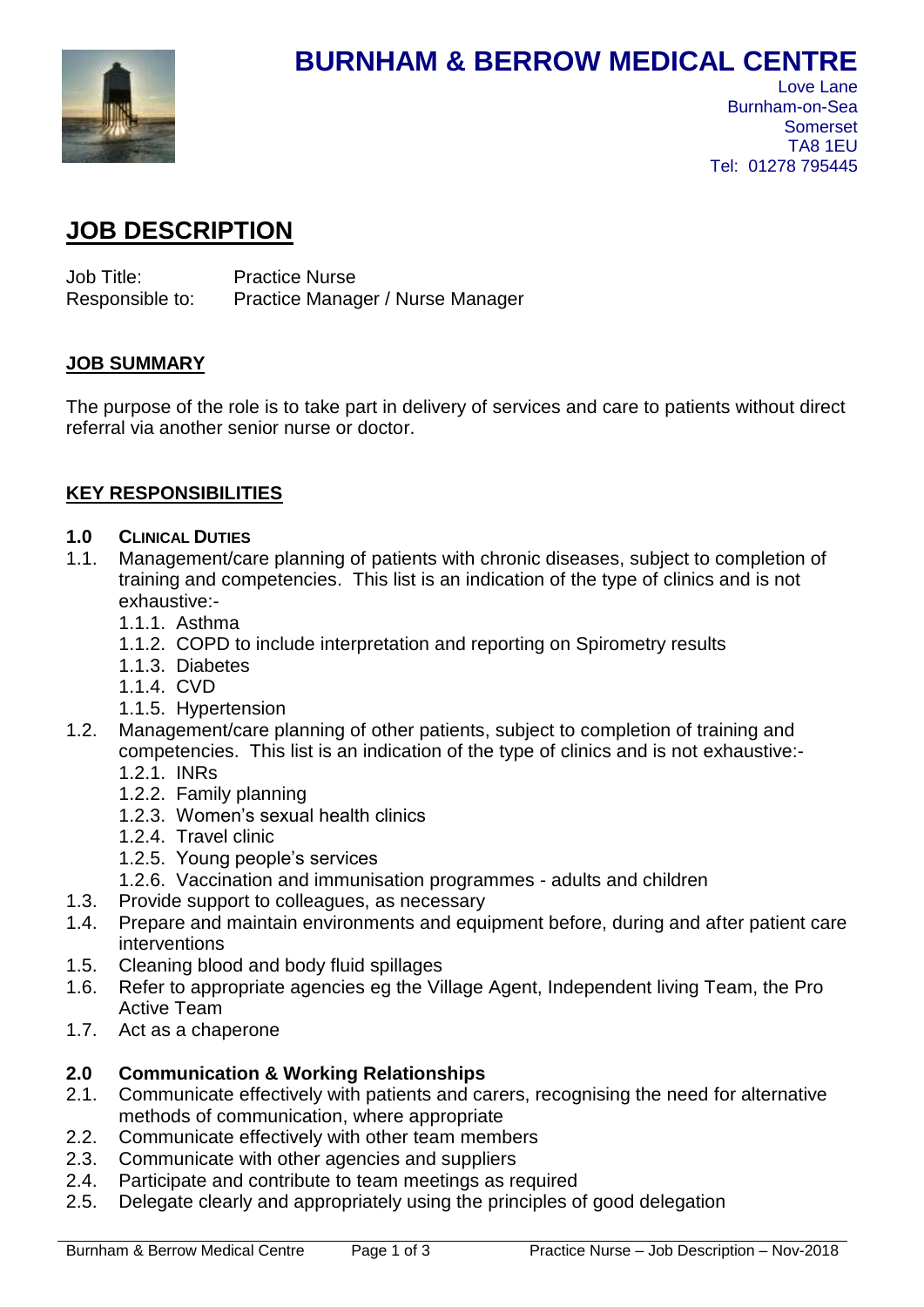## **3.0 Personal and people development**

- 3.1. Take responsibility for your own developmental learning and performance, including participating in supervision
- 3.2. Maintain a record of your own personal development
- 3.3. Active participation in regular performance review, including appraisal
- 3.4. Active participation in training to update knowledge and skills to maintain competencies, including mandatory training
- 3.5. Disseminate learning and information to other team members
- 3.6. Demonstrate skills and activities to other team members
- 3.7. Recognise and understand the roles and responsibilities of individuals working in the primary health care team
- 3.8. Act as a positive role model
- 3.9. Wear the correct uniform as agreed by the Practice

## **4.0 Service Implementation/Improvement**

- 4.1. Involvement with safeguarding for both children and vulnerable adults using local guidance and referral criteria
- 4.2. Participate in audit as required
- 4.3. Work with colleagues on the development of current and new services and other initiatives and assist with implementing changes
- 4.4. Contribute new ideas to improve patient care
- 4.5. Work with the practice to ensure targets are met

## **5.0 Quality**

- 5.1. Recognise and work within own competence and professional code of conduct as regulated by the Nursing & Midwifery Council (NMC), or other regulatory body
- 5.2. Alert other team members to issues of quality and risk in the care of patients
- 5.3. Participate in the maintenance of clinical governance
- 5.4. Prioritise, organise and manage own workload in a manner that maintains and promotes quality, whilst ensuring effective time-management strategies are embedded in own practice.

## **6.0 Review of this job description**

6.1. This job description is intended as an outline indicator of the general areas of activity and will be amended in the light of changing service needs. This job description is to be reviewed in conjunction with the post holder on an annual basis.

## **GENERAL INFORMATION**

## **7.0 Confidentiality**

The post holder will maintain appropriate confidentiality of information relating to the Practice, individuals and patient information. The post holder will be expected to comply with all aspects of the Data Protection Act

#### **8.0 Equality & Diversity**

Burnham & Berrow Medical Centre is committed to achieving equality of opportunity for all staff and for those who access services. You must work in accordance with equal opportunities policies/procedures and promote the equality and diversity agenda of the Practice.